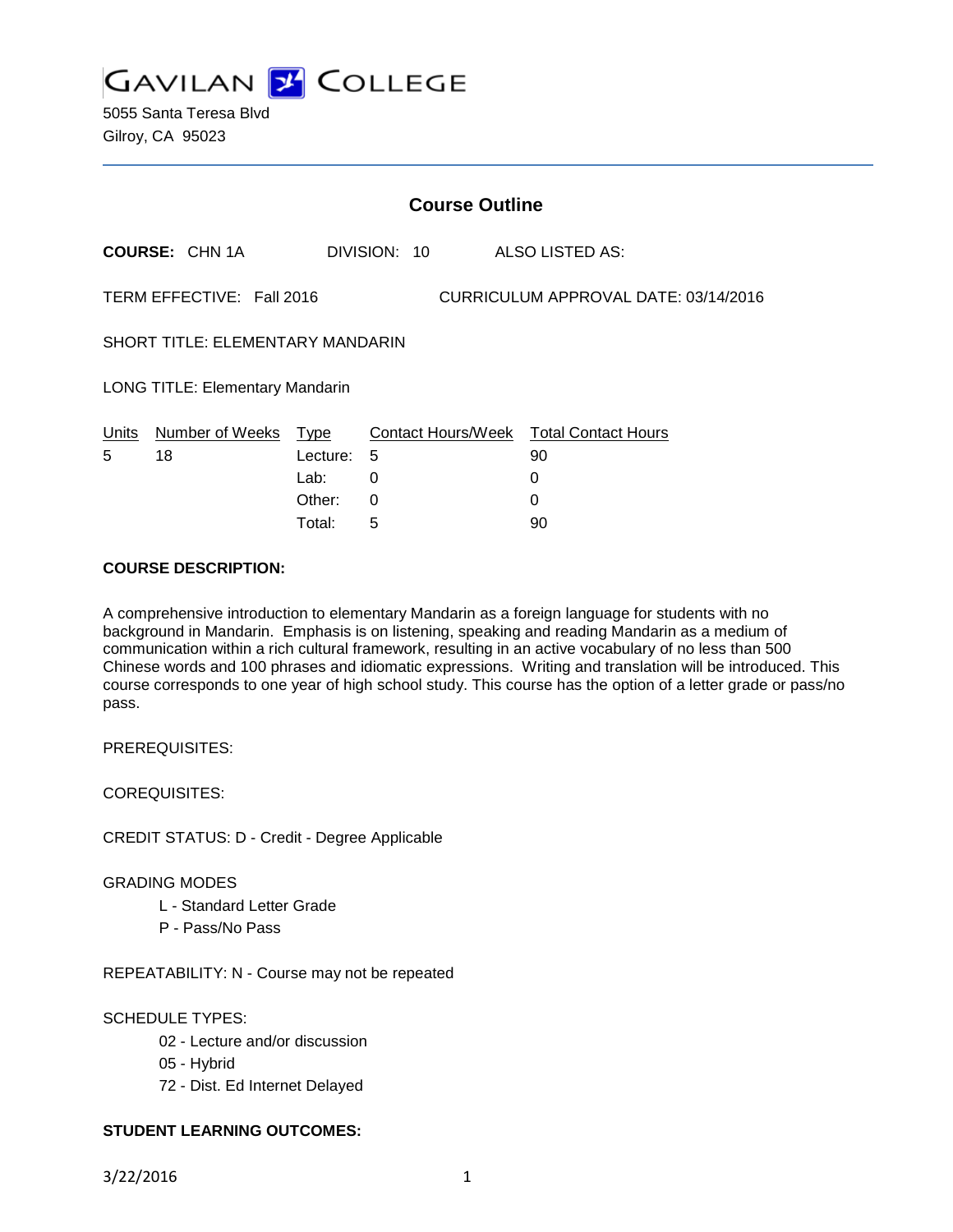1. Demonstrate basic oral proficiency in Mandarin.

Measure: oral presentations, tests, class discussions, PLO: ILO: 1,2,4,7¿ GE-LO: C1, C3

2. Demonstrate reading comprehension of 300 targeted Chinese characters.

Measure: oral and written tests, class assignments¿ PLO: ILO: 1,2,7¿ GE-LO: C1, C3

3. Recognize Chinese character structures and stroke order in Chinese writing

Measure: class assignments, exams.¿ PLO: ILO: 1.2.7¿ GE-LO: C1, C3

4. Interpret and articulate in Mandarin on simple topics of daily life.

Measure: group discussions, presentations, tests¿ PLO: ILO: 1,2,4,7¿ GE-LO: C1, C3, C4

5. Recognize characteristics of Chinese people and Chinese culture

Measure: group discussions, presentations, tests¿ PLO: ILO: 1,2,4,7¿ GE-LO: C1, C3, C4, F2

#### **CONTENT, STUDENT PERFORMANCE OBJECTIVES, OUT-OF-CLASS ASSIGNMENTS**

Curriculum Approval Date: 03/14/2016

OUT-OF-CLASS ASSIGNMENTS: EXAMPLES (10 hours per week)

- 1. Textbook reading on the correct use of Chinese language functions
- 2. Study of vocabulary in context
- 3. Grammar and pattern drills
- 4. Readings and comprehension exercises
- 5. Written and oral exercises
- 6. Audio files and Internet exercises that reinforce listening and writing skills
- 7. Videos/DVDs of movies and cultural events that reinforce Mandarin learning.

18 Hours

CONTENT:

3/22/2016 2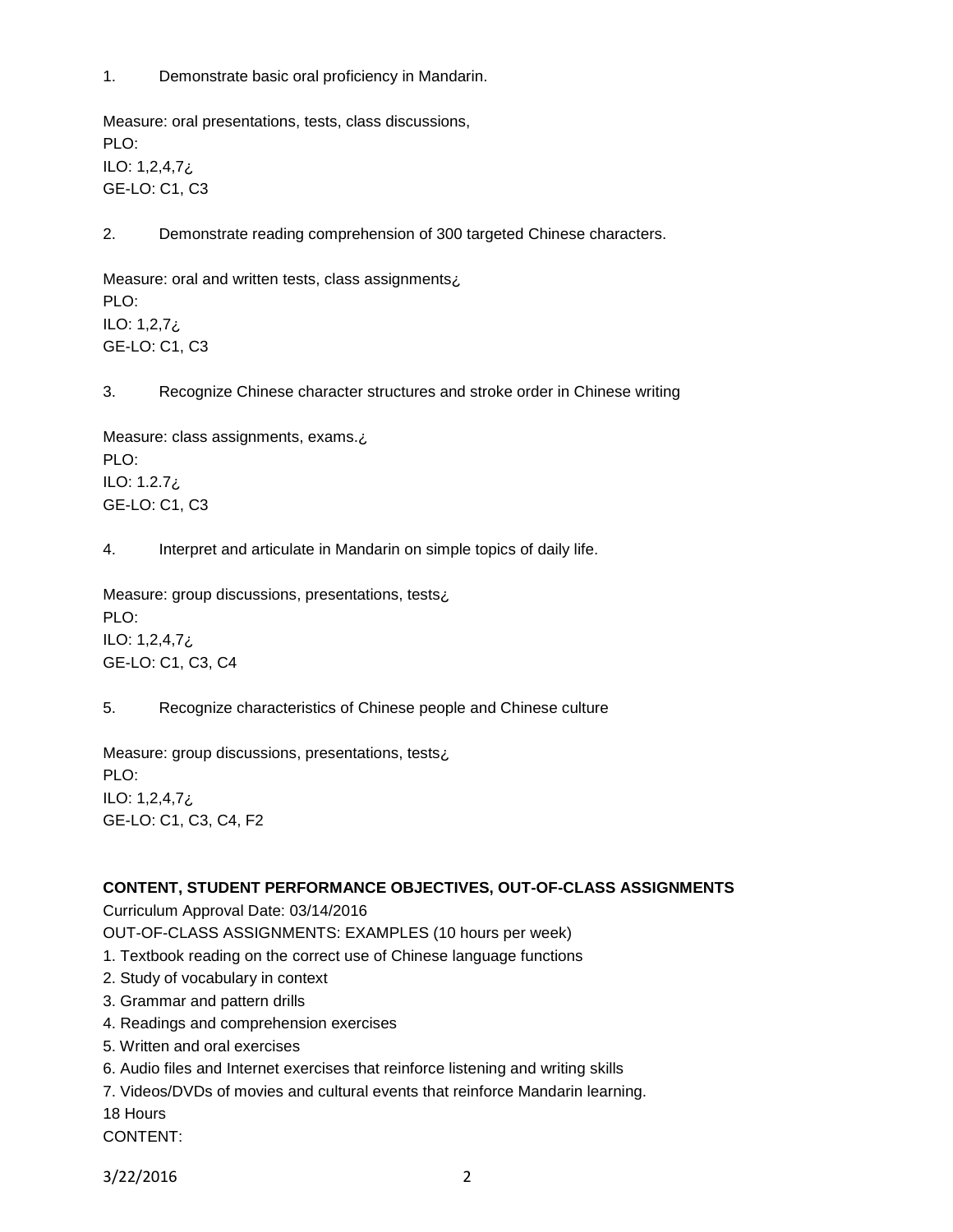Chinese pronunciation (Han Yu Pin Yin)

- 1. Simple finals
- 2. Initials
- 3. Compound finals
- 4. tones
- 5. spelling rules.

PERFORMANCE OBJECTIVES: Recognize and distinguish Chinese pronunciation by ear and pronounce correctly syllables in the phonetic system of Mandarin.

8¿Hours¿Chinese writing system - Chinese characters 1. Basic radicals¿2. Basic stokes and stroke order 3. Numerals¿4. Chinese characters

PERFORMANCE OBJECTIVES: Recognize the various components in Chinese writing system and write learned Chinese characters and numerals.

12 Hours

Expression and grammar

- 1. Classroom expressions
- 2. Survival expressions
- 3. Usage of grammar

PERFORMANCE OBJECTIVES: Apply and demonstrate the targeted vocabulary, sentence patterns, grammatical features and usage introduced in the instruction.

38 Hours

Conversation of daily activities, examples:

- 1. Greetings people, family, dates, time and event
- 2. Hobbies, suggestions, visiting with friends
- 3. Phone calls, appointments and asking for directions
- 4. School life and children
- 5. Shopping
- 6. Weather and nature
- 7. Transportation

8. Descriptive words and expressions, comparisons

PERFORMANCE OBJECTIVES: Interpret and compose in Mandarin on topics of everyday life.

9 Hours

Chinese culture, examples

1. Overview of Chinese language and culture

2. The four Chinese inventions - paper, the compass, gunpowder and printing (woodblock and movable types)

- 3. Chinese legends and festivals
- 4. Chinese arts and movies

5. Chinese cuisines

PERFORMANCE OBJECTIVES: Evaluate, compare and assemble knowledge about characteristics of the Chinese culture.

2 Hours Final exam

# **METHODS OF INSTRUCTION:**

Lecture, discussion.

# **METHODS OF EVALUATION:**

The types of writing assignments required:

Percent range of total grade: 15 % to 30 %

-- Written Homework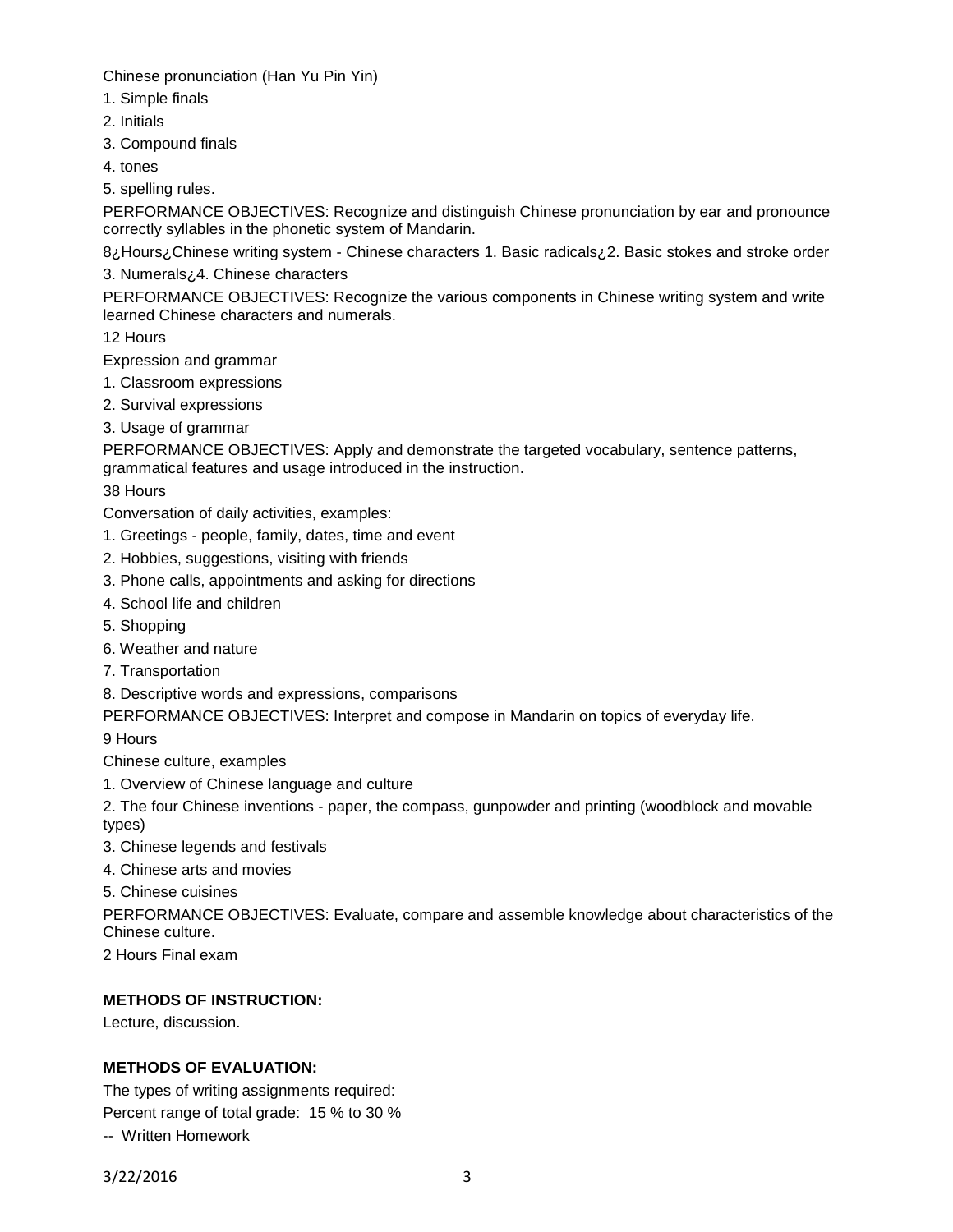-- Reading Reports

The problem-solving assignments required:

Percent range of total grade: 30 % to 40 %

- -- Homework Problems
- -- Quizzes

The types of skill demonstrations required: Percent range of total grade: 30 % to 40 %

- -- Class Performance/s
- -- Performance Exams

The types of objective examinations used in the course:

Percent range of total grade: 10 % to 15 %

- -- Multiple Choice
- -- True/False
- -- Matching Items
- -- Completion

Any other methods of evaluation:

Percent range of total grade: 10 % to 15 %

-- Integrative assessment tools

# **REPRESENTATIVE TEXTBOOKS:**

Required:

Liu Xun. New Practical Chinese Reader 2nd Edition. Beijing Language and Cultural University Press, 2010. Or other appropriate college level text.

Reading level of text, Grade: 14Verified by: D Young, Librarian

Other textbooks or materials to be purchased by the student: workbook to accompany text

# **ARTICULATION and CERTIFICATE INFORMATION**

Associate Degree: GAV C2, effective 200970 CSU GE: CSU C2, effective 200970 IGETC: CSU TRANSFER: Transferable CSU, effective 200970 UC TRANSFER: Transferable UC, effective 200970

# **SUPPLEMENTAL DATA:**

Basic Skills: N Classification: A Noncredit Category: Y Cooperative Education: Program Status: 2 Stand-alone Special Class Status: N CAN: CAN Sequence: CSU Crosswalk Course Department: CHN